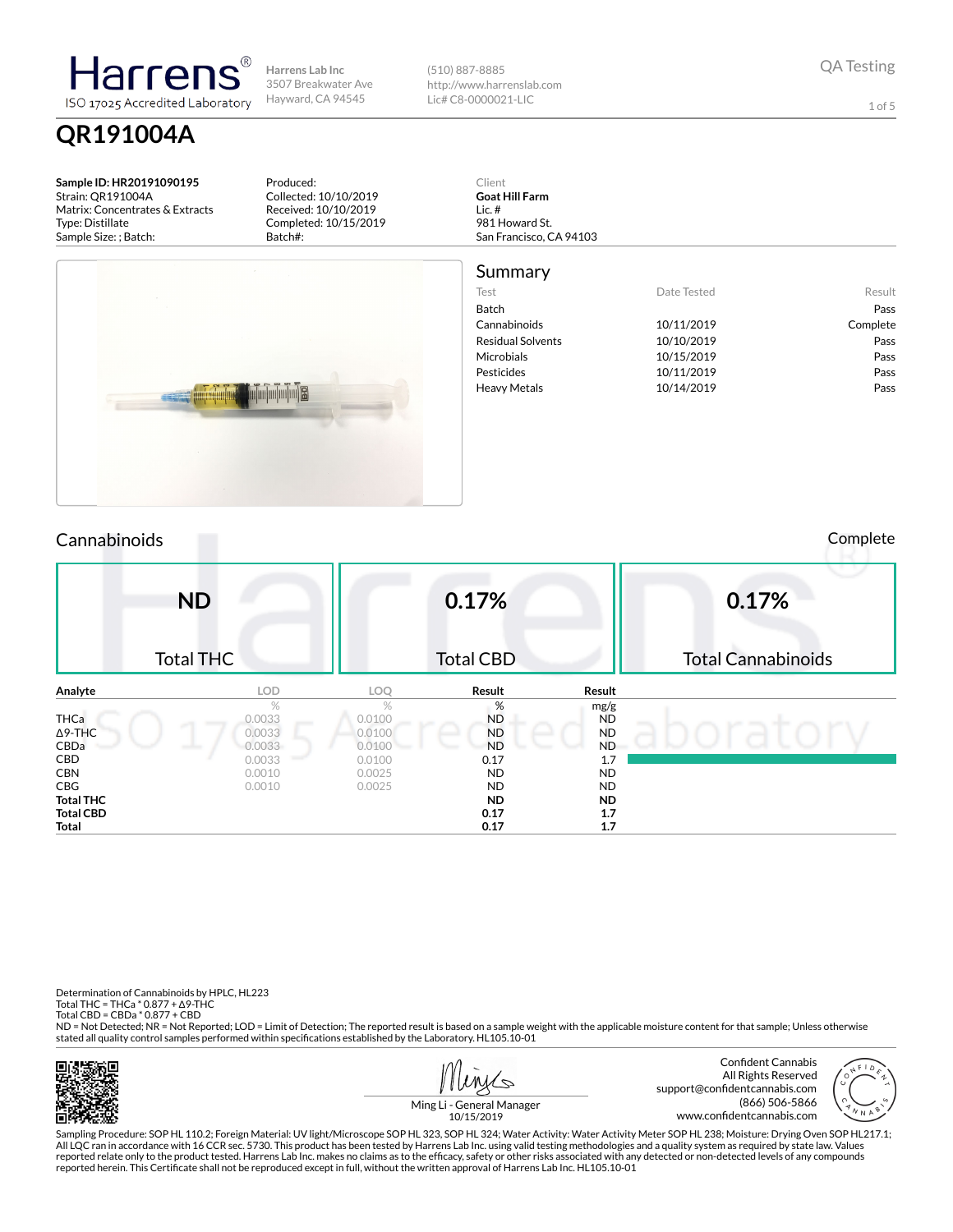(510) 887-8885 http://www.harrenslab.com Lic# C8-0000021-LIC

2 of 5

# QR191004A

Harrens ISO 17025 Accredited Laboratory

| Sample ID: HR20191090195        | Produced:             | Client                  |  |
|---------------------------------|-----------------------|-------------------------|--|
| Strain: QR191004A               | Collected: 10/10/2019 | <b>Goat Hill Farm</b>   |  |
| Matrix: Concentrates & Extracts | Received: 10/10/2019  | Lic. $#$                |  |
| Type: Distillate                | Completed: 10/15/2019 | 981 Howard St.          |  |
| Sample Size: : Batch:           | Batch#:               | San Francisco, CA 94103 |  |

## Pesticides **Passage Community Community Community** Passes and the extension of the extension of the extension of the extension of the extension of the extension of the extension of the extension of the extension of the ext

| Analyte             | <b>LOD</b> | LOQ       | Limit          | <b>Results</b> | <b>Status</b> | Analyte                 | <b>LOD</b> | <b>LOO</b> | Limit        | <b>Results</b> | <b>Status</b> |
|---------------------|------------|-----------|----------------|----------------|---------------|-------------------------|------------|------------|--------------|----------------|---------------|
|                     | $\mu$ g/g  | $\mu$ g/g | $\mu$ g/g      | $\mu$ g/g      |               |                         | $\mu$ g/g  | $\mu$ g/g  | $\mu$ g/g    | $\mu$ g/g      |               |
| Abamectin           | 0.03       | 0.1       | 0.1            | <b>ND</b>      | Pass          | Fludioxonil             | 0.03       | 0.1        | 0.1          | <b>ND</b>      | Pass          |
| Acephate            | 0.03       | 0.1       | 0.1            | <b>ND</b>      | Pass          | Hexythiazox             | 0.03       | 0.1        | 0.1          | <b>ND</b>      | Pass          |
| Acequinocyl         | 0.03       | 0.1       | 0.1            | <b>ND</b>      | Pass          | Imazalil                | 0.03       | 0.1        | 0.03         | <b>ND</b>      | Pass          |
| Acetamiprid         | 0.03       | 0.1       | 0.1            | <b>ND</b>      | Pass          | Imidacloprid            | 0.03       | 0.1        | 5            | <b>ND</b>      | Pass          |
| Aldicarb            | 0.03       | 0.1       | 0.03           | <b>ND</b>      | Pass          | Kresoxim Methyl         | 0.03       | 0.1        | 0.1          | <b>ND</b>      | Pass          |
| Azoxystrobin        | 0.03       | 0.1       | 0.1            | <b>ND</b>      | Pass          | Malathion               | 0.03       | 0.1        | 0.5          | <b>ND</b>      | Pass          |
| <b>Bifenazate</b>   | 0.03       | 0.1       | 0.1            | <b>ND</b>      | Pass          | Metalaxyl               | 0.03       | 0.1        | $\mathbf{2}$ | <b>ND</b>      | Pass          |
| <b>Bifenthrin</b>   | 0.03       | 0.1       | 3              | <b>ND</b>      | Pass          | Methiocarb              | 0.03       | 0.1        | 0.03         | <b>ND</b>      | Pass          |
| <b>Boscalid</b>     | 0.03       | 0.1       | 0.1            | <b>ND</b>      | Pass          | Methomyl                | 0.03       | 0.1        | $\mathbf 1$  | <b>ND</b>      | Pass          |
| Captan              | 0.03       | 0.1       | 0.7            | <b>ND</b>      | Pass          | Methyl Parathion        | 0.03       | 0.1        | 0.03         | <b>ND</b>      | Pass          |
| Carbaryl            | 0.03       | 0.1       | 0.5            | <b>ND</b>      | Pass          | Mevinphos               | 0.03       | 0.1        | 0.03         | <b>ND</b>      | Pass          |
| Carbofuran          | 0.03       | 0.1       | 0.03           | <b>ND</b>      | Pass          | Myclobutanil            | 0.03       | 0.1        | 0.1          | <b>ND</b>      | Pass          |
| Chlorantraniliprole | 0.03       | 0.1       | 10             | <b>ND</b>      | Pass          | Naled                   | 0.03       | 0.1        | 0.1          | <b>ND</b>      | Pass          |
| Chlordane           | 0.03       | 0.1       | 0.03           | <b>ND</b>      | Pass          | Oxamvl                  | 0.03       | 0.1        | 0.5          | <b>ND</b>      | Pass          |
| Chlorfenapyr        | 0.03       | 0.1       | 0.03           | <b>ND</b>      | Pass          | Paclobutrazol           | 0.03       | 0.1        | 0.03         | <b>ND</b>      | Pass          |
| Chlorpyrifos        | 0.03       | 0.1       | 0.03           | <b>ND</b>      | Pass          | Pentachloronitrobenzene | 0.03       | 0.1        | 0.1          | <b>ND</b>      | Pass          |
| Clofentezine        | 0.03       | 0.1       | 0.1            | <b>ND</b>      | Pass          | Permethrin              | 0.03       | 0.1        | 0.5          | <b>ND</b>      | Pass          |
| Coumaphos           | 0.03       | 0.1       | 0.03           | <b>ND</b>      | Pass          | Phosmet                 | 0.03       | 0.1        | 0.1          | <b>ND</b>      | Pass          |
| Cyfluthrin          | 0.03       | 0.1       | $\overline{2}$ | <b>ND</b>      | Pass          | Piperonyl Butoxide      | 0.03       | 0.1        | 3            | <b>ND</b>      | Pass          |
| Cypermethrin        | 0.03       | 0.1       | 1              | <b>ND</b>      | Pass          | Prallethrin             | 0.03       | 0.1        | 0.1          | <b>ND</b>      | Pass          |
| Daminozide          | 0.03       | 0.1       | 0.03           | <b>ND</b>      | Pass          | Propiconazole           | 0.03       | 0.1        | 0.1          | <b>ND</b>      | Pass          |
| <b>DDVP</b>         | 0.03       | 0.1       | 0.03           | <b>ND</b>      | Pass          | Propoxur                | 0.03       | 0.1        | 0.03         | <b>ND</b>      | Pass          |
| Diazinon            | 0.03       | 0.1       | 0.1            | <b>ND</b>      | Pass          | Pyrethrins              | 0.03       | 0.1        | 0.5          | <b>ND</b>      | Pass          |
| Dimethoate          | 0.03       | 0.1       | 0.03           | <b>ND</b>      | Pass          | Pyridaben               | 0.03       | 0.1        | 0.1          | <b>ND</b>      | Pass          |
| Dimethomorph        | 0.03       | 0.1       | $\overline{2}$ | <b>ND</b>      | Pass          | Spinetoram              | 0.03       | 0.1        | 0.1          | <b>ND</b>      | Pass          |
| Ethoprophos         | 0.03       | 0.1       | 0.03           | <b>ND</b>      | Pass          | Spinosad                | 0.03       | 0.1        | 0.1          | <b>ND</b>      | Pass          |
| Etofenprox          | 0.03       | 0.1       | 0.03           | <b>ND</b>      | Pass          | Spiromesifen            | 0.03       | 0.1        | 0.1          | <b>ND</b>      | Pass          |
| Etoxazole           | 0.03       | 0.1       | 0.1            | <b>ND</b>      | Pass          | Spirotetramat           | 0.03       | 0.1        | 0.1          | <b>ND</b>      | Pass          |
| Fenhexamid          | 0.03       | 0.1       | 0.1            | <b>ND</b>      | Pass          | Spiroxamine             | 0.03       | 0.1        | 0.03         | <b>ND</b>      | Pass          |
| Fenoxycarb          | 0.03       | 0.1       | 0.03           | <b>ND</b>      | Pass          | Tebuconazole            | 0.03       | 0.1        | 0.1          | <b>ND</b>      | Pass          |
| Fenpyroximate       | 0.03       | 0.1       | 0.1            | <b>ND</b>      | Pass          | Thiacloprid             | 0.03       | 0.1        | 0.03         | <b>ND</b>      | Pass          |
| Fipronil            | 0.03       | 0.1       | 0.03           | <b>ND</b>      | Pass          | Thiamethoxam            | 0.03       | 0.1        | 5            | <b>ND</b>      | Pass          |
| Flonicamid          | 0.03       | 0.1       | 0.1            | <b>ND</b>      | Pass          | Trifloxystrobin         | 0.03       | 0.1        | 0.1          | <b>ND</b>      | Pass          |

Date Tested: 10/11/2019

We analyze samples by AOAC Official Method 2007.01-Modified; ND = Not Detected; NR = Not Reported; LOD = Limit of Detection; The reported result is based on a<br>sample weight with the applicable moisture content for that sam







Ming Li - General Manager 10/15/2019

Sampling Procedure: SOP HL 110.2; Foreign Material: UV light/Microscope SOP HL 323, SOP HL 324; Water Activity: Water Activity Meter SOP HL 238; Moisture: Drying Oven SOP HL217.1; All LQC ran in accordance with 16 CCR sec. 5730. This product has been tested by Harrens Lab Inc. using valid testing methodologies and a quality system as required by state law. Values<br>reported relate only to the product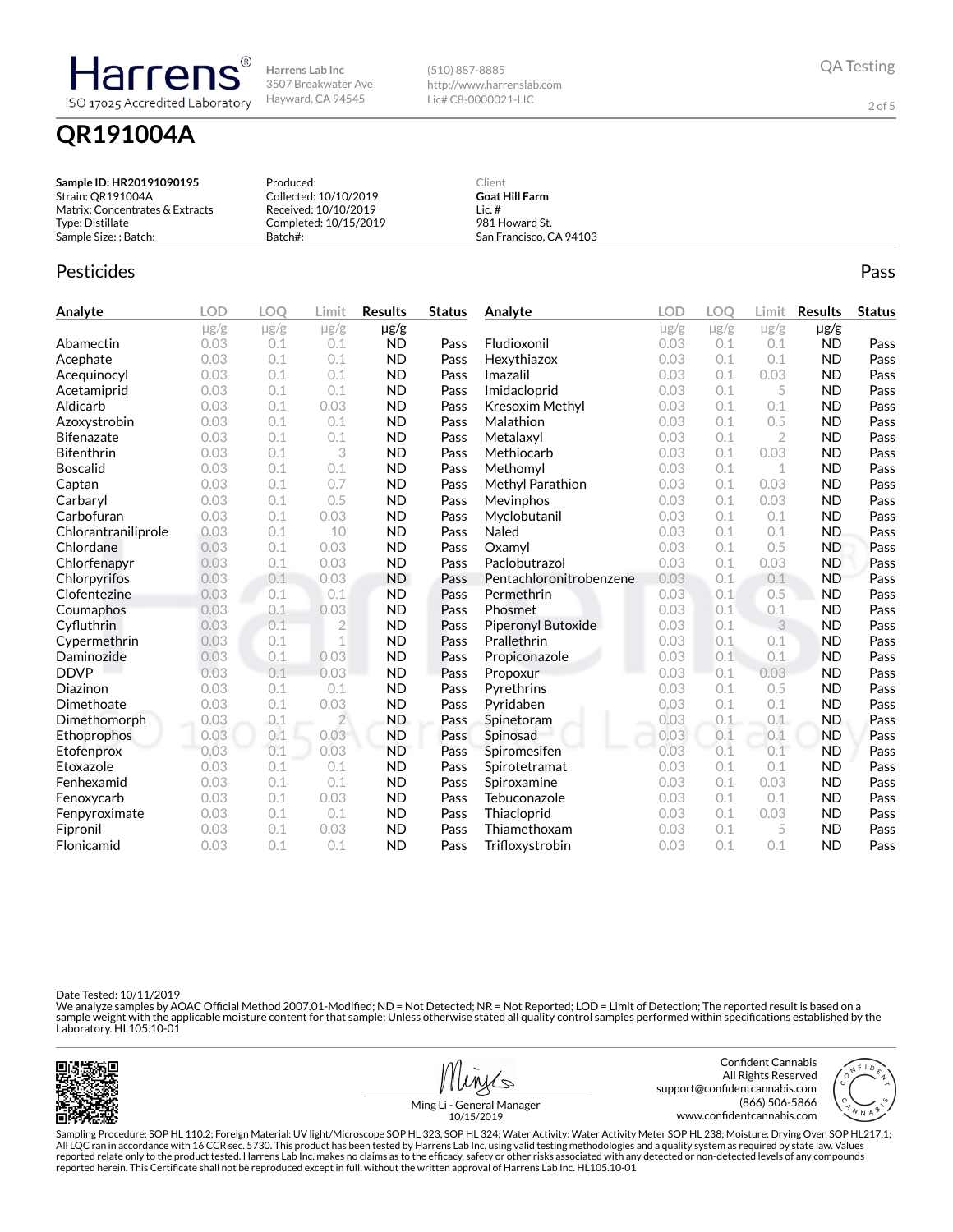QR191004A

Harrens

ISO 17025 Accredited Laboratory

(510) 887-8885 http://www.harrenslab.com Lic# C8-0000021-LIC

QA Testing

3 of 5

### Sample ID: HR20191090195 Strain: QR191004A Matrix: Concentrates & Extracts Type: Distillate Sample Size: ; Batch: Produced: Collected: 10/10/2019 Received: 10/10/2019 Completed: 10/15/2019 Batch#: Client Goat Hill Farm Lic. # 981 Howard St. San Francisco, CA 94103 Residual Solvents Pass Analyte LOD LOQ Limit Results Status µg/g µg/g µg/g µg/g **1,2-Dichloro-Ethane**  $0.5$   $1$   $1$   $1$   $N$   $N$  Pass Acetone  $0.5$   $10$   $5000$   $\leq$   $L$   $Q$  Pass Acetonitrile 0.5 5 410 ND Pass Benzene  $0.5$  1  $1$  ND Pass Butane  $0.5$   $25$   $5000$   $\sim$   $200$   $\sim$  Pass Chloroform  $0.5$  1  $1$  ND Pass Ethanol 0.5 10 5000 23.2 Pass Ethyl-Acetate 0.5 10 5000 <LOQ Pass Ethyl-Ether 0.5 10 5000 ND Pass Ethylene Oxide  $0.5$   $1$   $1$   $1$   $N$   $N$  Pass Heptane  $0.5$   $10$   $5000$   $\sim$   $10$   $\sim$   $10$ Isopropanol 0.5 10 5000 ND Pass Methanol 0.5 10 3000 ND Pass Methylene-Chloride **2.5** 2.5 1 1 1 ND Pass **n-Hexane 2018** 290 **ND Pass Pentane 10 10 5000 ND Pass** Propane 0.5 10 5000 ND Pass Toluene  $0.5$   $10$   $890$   $\leq$  LOQ Pass Trichloroethene 2005 0.5 1 1 ND Pass  $\textsf{Xy}$ lenes ND Pass and  $0.5$  10  $2170$  ND Pass

Date Tested: 10/10/2019 ND = Not Detected; SOP HL231. Headspace GC-FID



Confident Cannabis All Rights Reserved support@confidentcannabis.com (866) 506-5866 www.confidentcannabis.com



Ming Li - General Manager 10/15/2019

Sampling Procedure: SOP HL 110.2; Foreign Material: UV light/Microscope SOP HL 323, SOP HL 324; Water Activity: Water Activity Meter SOP HL 238; Moisture: Drying Oven SOP HL217.1; All LQC ran in accordance with 16 CCR sec. 5730. This product has been tested by Harrens Lab Inc. using valid testing methodologies and a quality system as required by state law. Values reported relate only to the product tested. Harrens Lab Inc. makes no claims as to the efficacy, safety or other risks associated with any detected or non-detected levels of any compounds<br>reported herein. This Certificate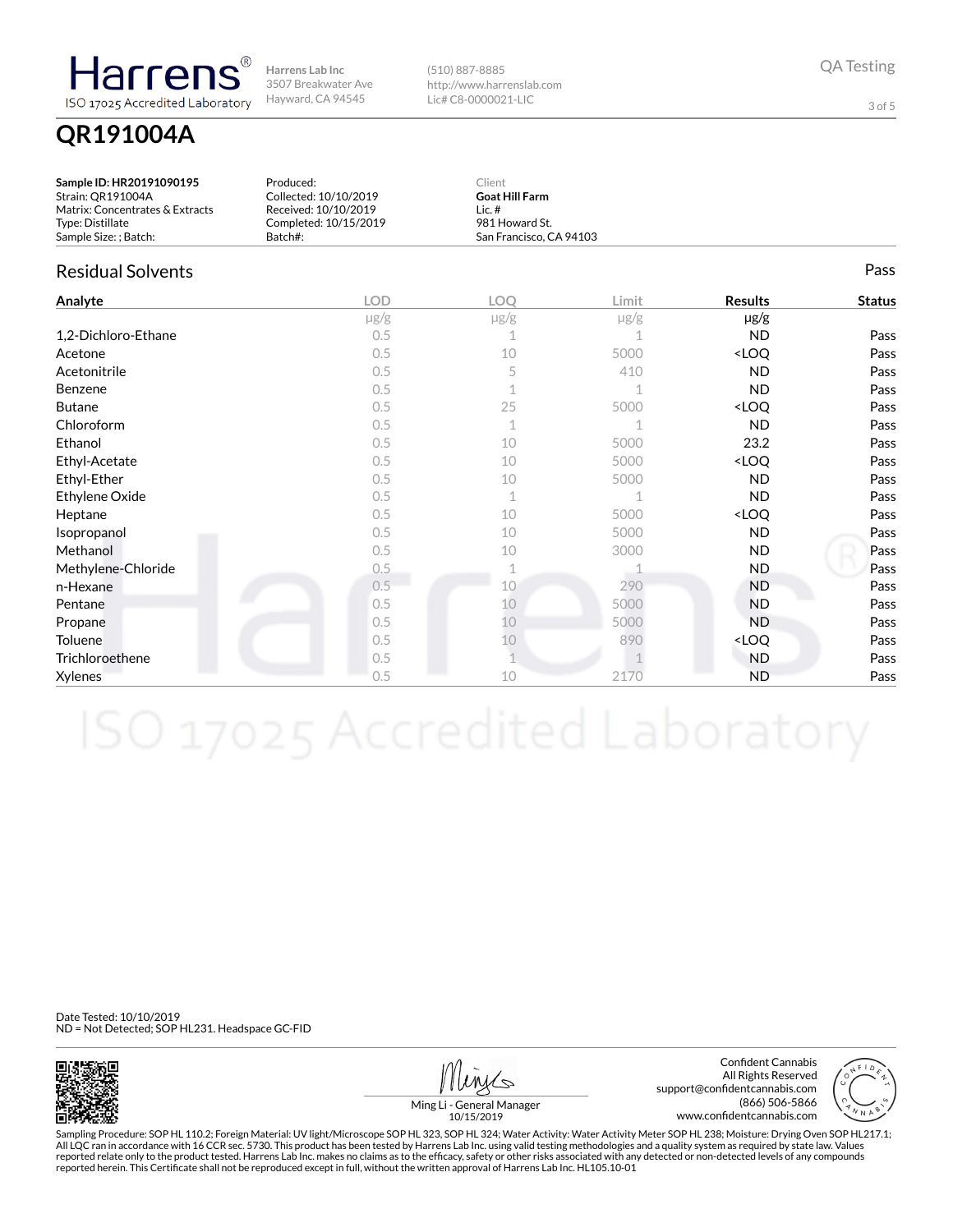(510) 887-8885 http://www.harrenslab.com Lic# C8-0000021-LIC

QA Testing

4 of 5

Sample ID: HR20191090195 Strain: QR191004A Matrix: Concentrates & Extracts Type: Distillate Sample Size: ; Batch: Produced: Collected: 10/10/2019 Received: 10/10/2019 Completed: 10/15/2019 Batch#: Client Goat Hill Farm Lic. # 981 Howard St. San Francisco, CA 94103 Microbials Pass

| Analyte                       | <b>Units</b>       | <b>Status</b> |
|-------------------------------|--------------------|---------------|
|                               | CFU/g              |               |
| Aerobic Plate Count           | <b>NR</b>          | <b>NT</b>     |
| Aspergillus flavus            | Not Detected in 1g | Pass          |
| Aspergillus fumigatus         | Not Detected in 1g | Pass          |
| Aspergillus niger             | Not Detected in 1g | Pass          |
| Aspergillus terreus           | Not Detected in 1g | Pass          |
| Shiga Toxin-producing E. coli | Not Detected in 1g | Pass          |
| Salmonella sp.                | Not Detected in 1g | Pass          |
| Yeast & Mold                  | NR.                | <b>NT</b>     |

QR191004A

Harren

ISO 17025 Accredited Laboratory

Date Tested: 10/15/2019<br>NR = Not Reported;Aerobic Bacteria refers to Aerobic Plate Count, we analyze by method FDA BAM Jan 2001, Chapter 3. E.coli refers to E.coli Plate Count, we analyze by method FDA BAM Jan 2001, Chapter 4. Coliforms refers to Coliform Plate Count, we analyze by method FDA BAM Jan 2001, Chapter 4. Salmonella analysis method by Compact Dry SL, Hardy Diagnostics. Visual Mold inspection by UV light. 1= Mold Present, 0=Mold Not Present. Yeast and Mold Plate count method by AOAC no. 100401 or<br>FDA BAM Jan 2001, Chapter 18. HL105.10-01. Salmonella and



Confident Cannabis All Rights Reserved support@confidentcannabis.com (866) 506-5866 www.confidentcannabis.com



Ming Li - General Manager 10/15/2019

Sampling Procedure: SOP HL 110.2; Foreign Material: UV light/Microscope SOP HL 323, SOP HL 324; Water Activity: Water Activity Meter SOP HL 238; Moisture: Drying Oven SOP HL217.1; All LQC ran in accordance with 16 CCR sec. 5730. This product has been tested by Harrens Lab Inc. using valid testing methodologies and a quality system as required by state law. Values reported relate only to the product tested. Harrens Lab Inc. makes no claims as to the efficacy, safety or other risks associated with any detected or non-detected levels of any compounds<br>reported herein. This Certificate